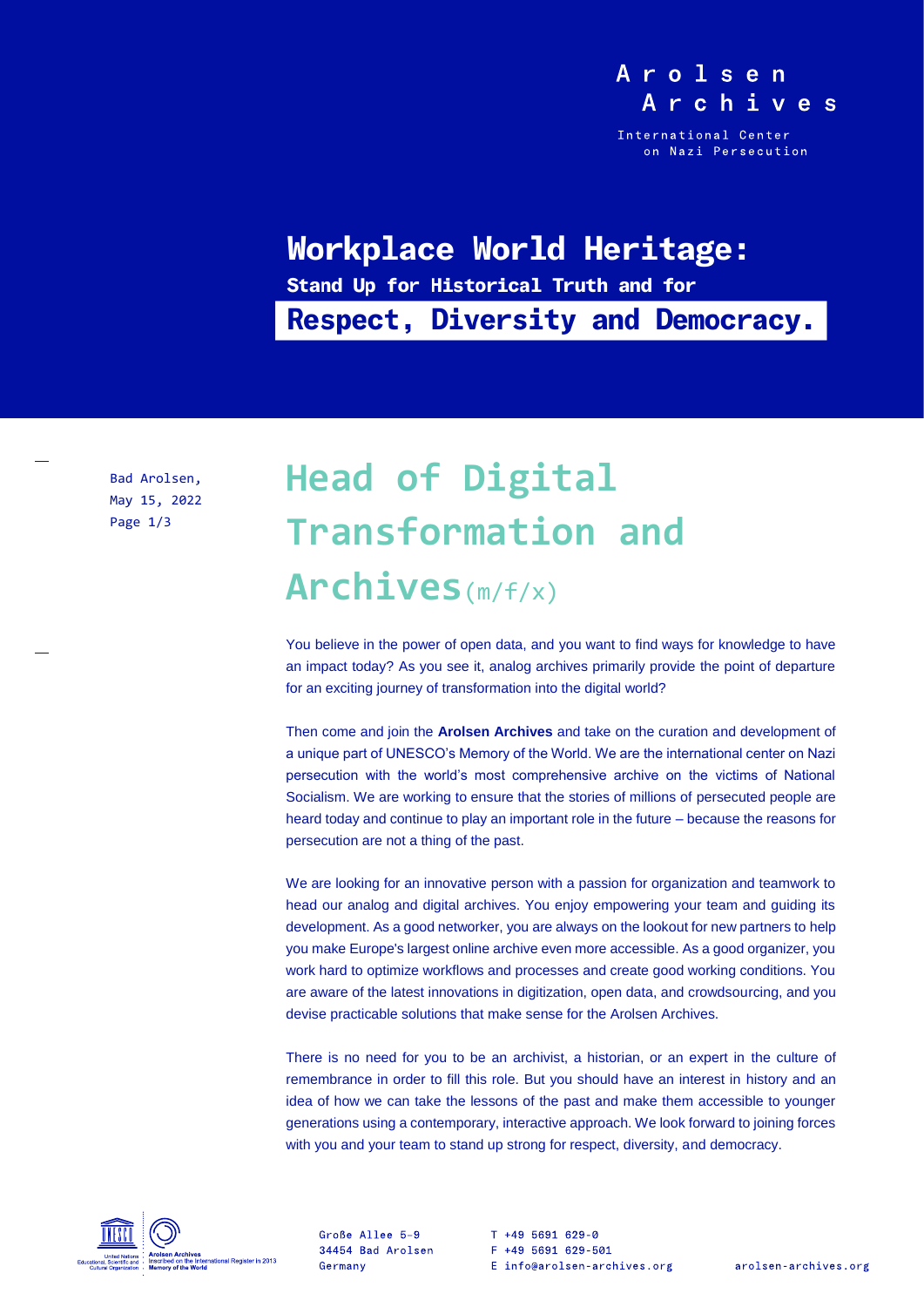

Page 2/3

#### **Your role:**

- You lead a large team of professionals (and support the team's growth and development in line with the vision and mission of the Arolsen Archives.
- You define strategic goals and build a culture of collaboration driven by innovation and accountability.
- Your responsibilities naturally include personnel management (150 employees) as well as organization and budget planning for your department.
- Together with your team, you develop interdisciplinary initiatives that make sure our documents are protected and accessible to millions of users worldwide.
- You build international partnerships and maintain them responsibly and professionally.
- You are very aware of your users' needs and profiles. You look after the various user groups of the online archive, help them to grow, and constantly strive to attract new users.

#### **Your profile:**

- You want to make a real difference, and you have a "hands-on mentality."
- You have a degree in economics, communication, information technology, social sciences, history, or a similar field.
- You have at least five years of management experience.
- You have a proven track record of achievement in change management.
- The importance of excellent project management is not just something you like to talk about – you know how to implement projects successfully while keeping everyone on board.
- UX and digital transformation are certainly not foreign concepts to you. You have the ability to think in terms of products. You align your strategy and resources accordingly.
- You have a sound knowledge of English and a some knowledge of German. Additional language skills would be a bonus!
- You are also highly organized and pragmatic when it comes to solving problems
- You believe in the power of teamwork to deliver solutions; you have no need of hierarchies. You treat the people on your team as equal partners and never lose sight of your common goal.



Große Allee 5-9 34454 Bad Arolsen Germany

T +49 5691 629-0 F +49 5691 629-501 E info@arolsen-archives.org